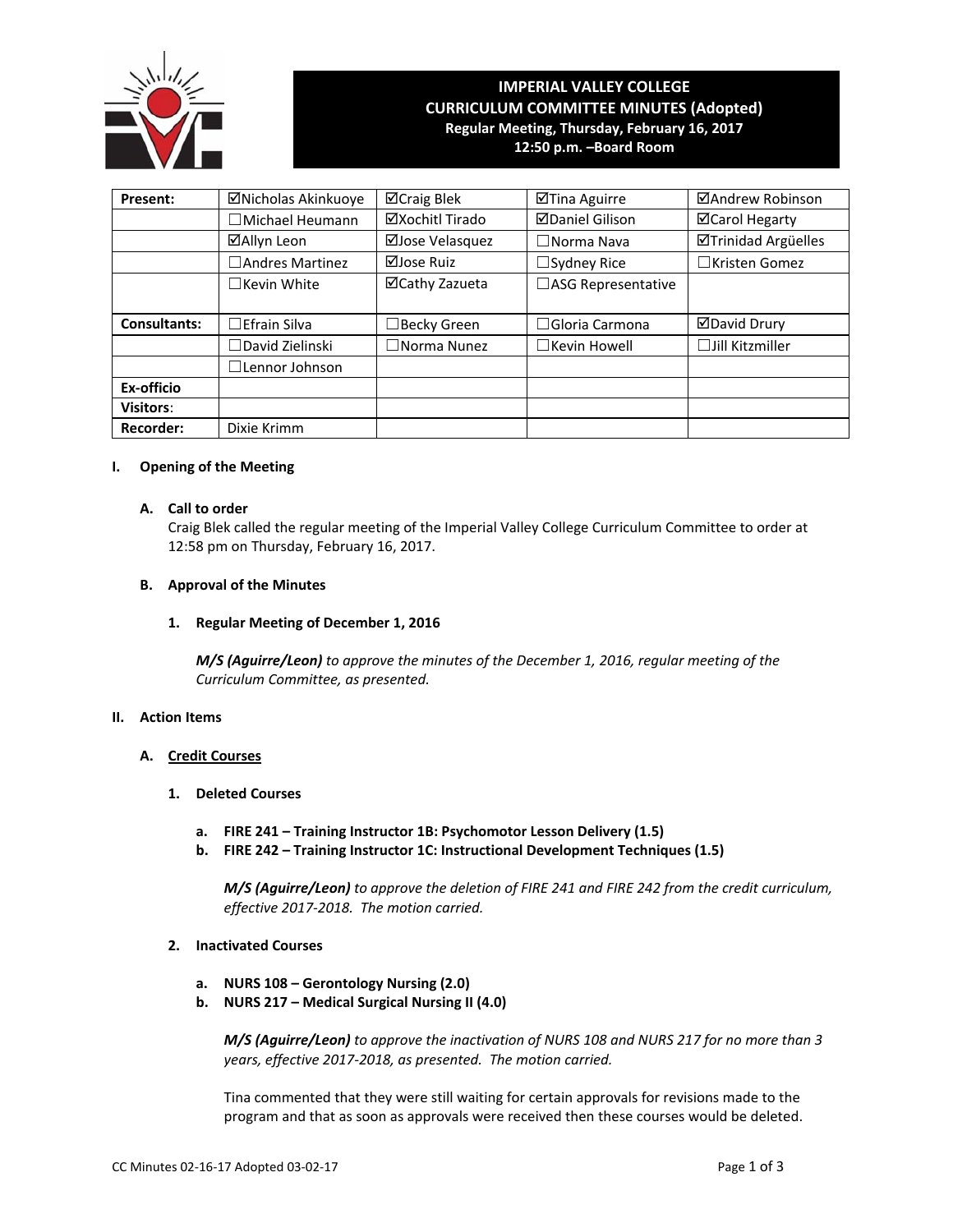- **3. Revised Courses**
	- **a. EMTP 200 – Introduction to Advanced Prehospital Care – Paramedic (9.0)**
	- **b. FIRE 231 – Incident Command System 300 (1.5)**
	- **c. NURS 107 – Nursing Fundamentals (7.0)**
	- **d. NURS 109 – Pharmacology (1.0)**
	- **e. NURS 123 – Pharmacology II (1.5)**
	- **f. NURS 127 – Medical Surgical Nursing I (4.0)**
	- **g. NURS 128 – Nursing Care of the Childbearing Family (4.0)**
	- **h. NURS 218 – Nursing Care of the Childrearing Family (3.5)**
	- **i. NURS 219 – Psychiatric and Mental Health Nursing (3.0)**
	- **j. NURS 227 – Medical Surgical Nursing III & Preceptorship (8.0)**
	- **k. VN 110 – Introduction to Patient Care I (5.0)**
	- **l. VN 112 – Introduction to Patient Care II (5.0)**
	- **m. VN 114 – Pharmacology I (1.5)**
	- **n. VN 116 – Patient Care Management and Critical Thinking (2.5)**
	- **o. VN 120 – The Maternity Cycle (5.5)**
	- **p. VN 122 – Common Health Problems I (5.5)**
	- **q. VN 124 – Pharmacology II (2.0)**
	- **r. VN 130 – Common Health Problems II (5.5)**
	- **s. VN 132 – Common Health Problems III (5.5)**

 *M/S (Aguirre/Leon) to approve the update to items a. through s. above as indicated in CurricUNET, effective 2017‐2018, as presented. The motion carried.*

- **4. New Courses**
	- **a. CIS 213 – JavaScript Fundamentals for Web Development (3)**
	- **b. EMTP 202 – Trauma Emergencies – Paramedic (3.5)**
	- **c. EMTP 204 – Medical Emergencies – Paramedic (6.0)**
	- **d. EMTP 206 – Emergency Medical Services Operations – Paramedic (5.5)**
	- **e. NURS 223 – Medical Surgical and Geriatric Nursing (5.0)**

 *M/S (Leon/Aguirre) to approve the addition of CIS 213, EMTP 202, EMTP 204, EMTP 206, and NURS 223, to the credit curriculum, effective 2017‐2018, as presented. The motion carried.*

## **B. Distance Education Courses – Addendum Documentation**

## **a. CIS 213 – JavaScript Fundamentals for Web Development (3)**

*M/S (Leon/Tirado) to approve the Distance Education Addendum for CIS 213, effective 2017‐2018, to provide greater access and allow the inclusion of all modalities of learning, as presented. The motion carried.*

## **C. Degrees and Certificates**

- **a. Nursing – Associate Degree (R.N.)**
- **b. Nursing – Vocational Degree (V.N.)**

 *M/S (Aguirre/Leon) to approve the update to the Nursing (R.N.) and (V.N.) degrees, effective 2017‐ 2018, as presented. The motion carried.*

## **III. Discussion Items**

**None.**